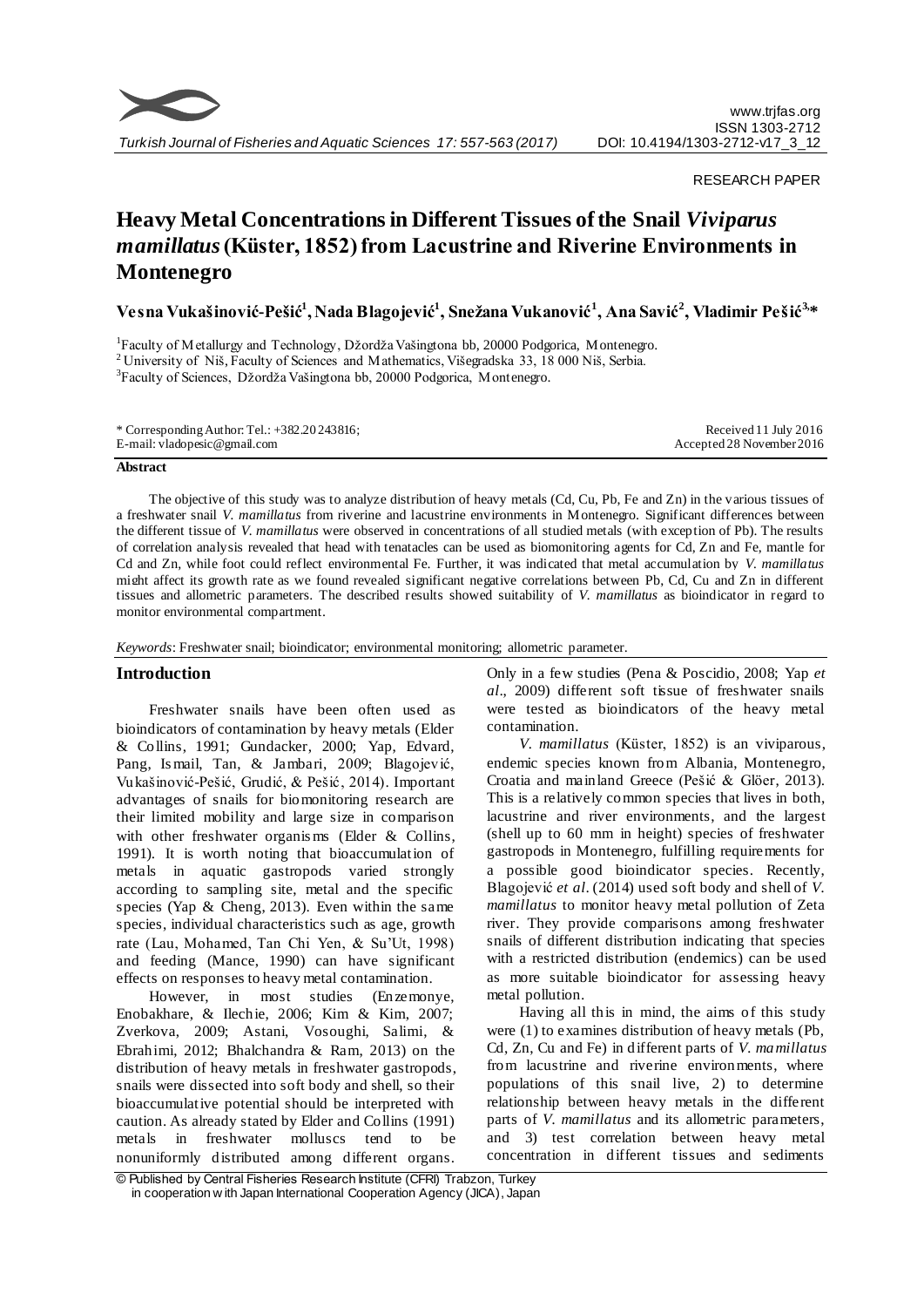collected from riverine and lacustrine habitats in order to test the suitability of *V. mamillatus* as bioindicator in regard to its environmental compartment.

## **Materials and Methods**

Sampling of *V. mamillatus* and surface sediment was conducted at the three sampling sites (Figure 1): 1) Zeta River (ZR) (42°28'7.46"N, 19°15'27.88" E); 2) Skadar Lake (SL) (42°18'50.10"N, 19°21'11.94"E) and 3) outlet stretches of the Matica River (MR) (42°27'38.40"N, 19°10'37.72" E).

The samples were collected in August 2015, at the time when water level were the lowest and abundance of sampled species high. The snails were collected from the shore by hand, washed with distilled water and transferred into clean plastic bags. Upon arrival at the laboratory, the samples were stored at  $-10^{\circ}$ C until metal analysis.

For the analysis 25-30 specimens of snails with almost a similar size were randomly taken from the main sample and thawed at room temperature (about 30°C) on a clean tissue paper. The soft tissues were then separated from the shell and operculum, and dissected and pooled into four different parts, namely head with tentacles, mantle, visceral mass and foot. For the allometric studies, five specimens were selected and measured for the following parameters: shell height, shell weight, tissue wet weight, tissue dry weight, and water content. The samples were dried for 72 h at 60°C in an oven to constant dry weights (Yap, Ismail, Tan, & Abdul Rahim, 2003). The sediment samples were dried at 60°C for at least 72 h to

constant dry weights.

A dry ashing method was used for destruction of organic matter to determine heavy metals from soft tissue (head with tentacles, mantle, visceral mass and foot) of snails. The crucibles with samples were partially covered and carefully dried on a burner. Than the samples were charred on a hot plate and ashed in a muffle furnace at 450°C for 12 h. After ashing the ash was dissolved with 1 M HCl and than completed to the volume of 25 mL with 1 M HCl for analysis (AOAC, 1997).

Preparation of shell and operculum for heavy metals analysis was performed as follows: the shell (and operculum) was digested with a mixture of  $HNO<sub>3</sub>$  and HCl with the addition of  $H<sub>2</sub>O<sub>2</sub>$ , so that approximately 4 g of sample is poured with 10 mL  $HNO<sub>3</sub>$  (1:1) in a glass partially covered and heated at 95-100°C for 10-15 minutes. To the cooled sample 5 mL of concentrated  $HNO<sub>3</sub>$  is added, cover and heat for 30 min at the same temperature. After cooling, 2 mL of deionized water and 3 mL of 30 %  $H_2O_2$  is added and slight heated. After the sample is cooled 7 mL of 30 %  $H_2O_2$  is added. Then add 5 mL of concentrated HCl and 10 mL of deionized water, covered and heated 15 min. After cooling, the sample is transferred to a flask of 50 mL and completed to the volume with deionized water for analysis (AOAC, 1997).

Analytical methodologies used in this study were confirmed for accuracy using SRM 2976 mussel tissue, a biological standard reference materials (SRM) purchased from the National Institute of Standards and Technology (NIST). The obtained



**Figure 1**. Map of the study area showing the sampling localities: 1 – Zeta River; 2 – Skadar Lake; 2 – Matica River. Inset top right: regional view; inset bottom right: photograph of *Viviparus mamillatus* Küster, 1852.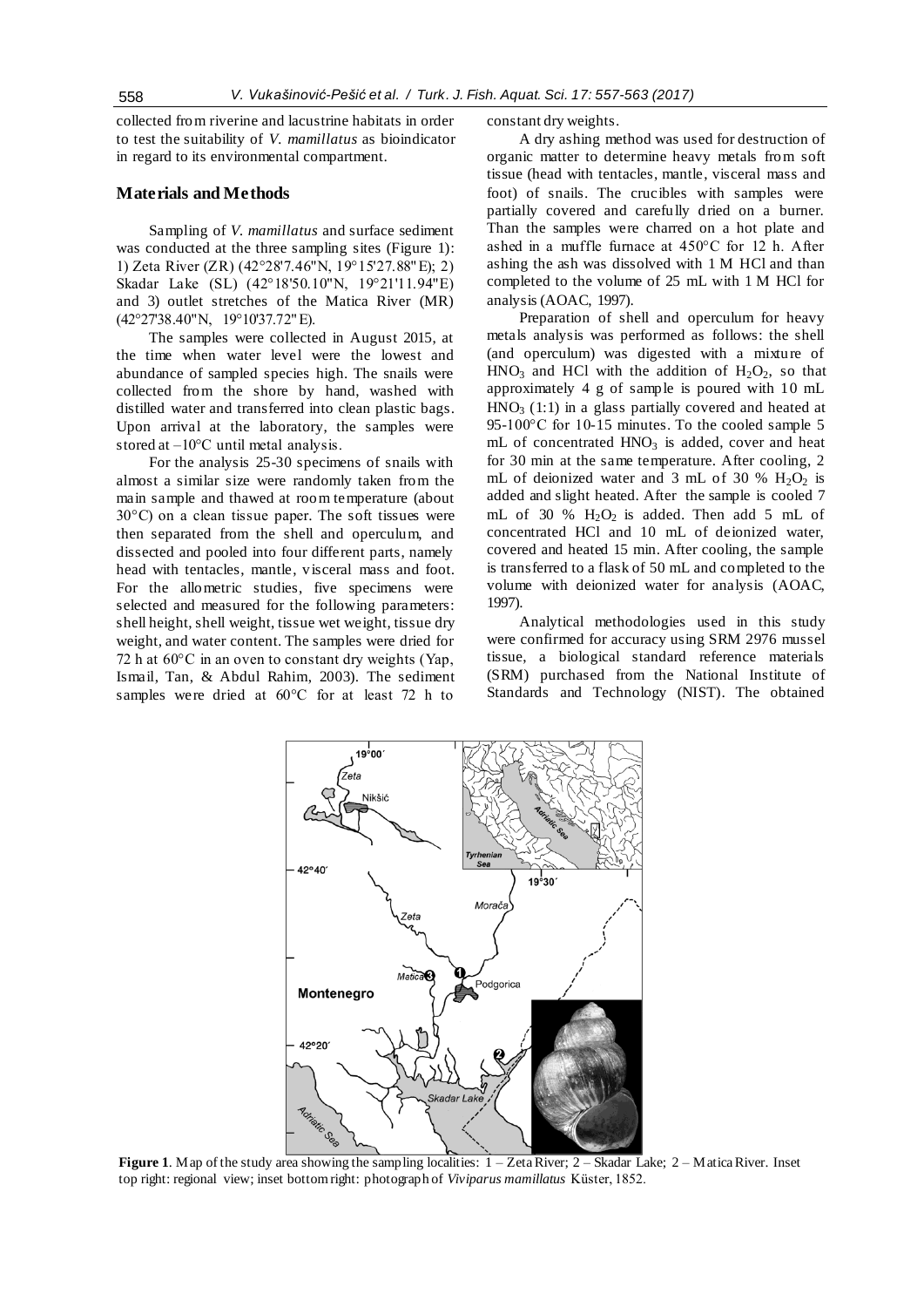recovery data for all the metals analysed in the SRM were 95.0% for Pb, 102.5% for Cd, 98.5% for Zn, 105% for Cu and 95.7% for Fe.

For the analysis of total metal concentrations in the sediment samples, the direct aqua-regia method was used. About 1 g of each dried sample was weighed and digested in a combination of concentrated nitric acid and perhloric acid in the ratio of 4:1. They were placed in a hot blok digester first at low temperature (40°C) for 1 h and were then fully digested at high temperature (140°C) for at least 3 h. The digested samples were then diluted to a volume of 50 mL with double distilled water and the sample was then filtered for analysis. The analytical accuracy was determined using a sertified standard reference material of the National Institute of Standards and Technology for trace elements in lake sediment (SRM 2709). The recoveries were within 89.7-110.3% of the certified values.

All parts of the snails samples (except operculum and head with tentacles) and sediments were prepared in triplicate and their average value was assessed. Blank solutions were added to the series of samples measured after every fifth sample determination. The concentrations of Pb, Cd, Cu, Zn and Fe were determined using inductively coupled plasma-optical emission spectroscopy (ICP-OES) according to the iCAP 6000 spectrometer method. The limits of detection and quantification of the analyzed heavy metals were, respectively, as follows: Pb (2.348 and 7.826 µg/l), Cd (0.100 and 0.333 µg/l), Cu (1.356 and 4.521 µg/l), Zn (0.119 and 0.396 µg/l) and Fe (0.590 and 1.967 µg/l).

All statistical analyses were performed using SPSS 17.0 (SPSS Statistics for Windows, Version 17.0. Chicago: SPSS Inc.). Data were expressed as mean ±standard deviation. They were analyzed by 2 way ANOVA with *tissue* and *site* as independent factors. 2-way ANOVA was also applied to test the effects of site and *tissue* on tissue metal concentration in snails. Bonferroni test, as posthoc test, was performed on the mean concentrations of the metals in order to determine if there any significant differences between pairs of tissues at the confidence level 0.05. The relationship of heavy metals between the tissues of snails and sediments were analyzed using the Spearman's correlation analysis.

## **Results and Discussion**

Heavy metal concentrations in the different parts of *V. mamillatus* collected from the three sampling sites are given in Table 1.

In general, elevated concentrations of Pb were found in all parts of soft tissue (except foot) of the snails from all sites, wheares the highest concentration was noted in the operculum of snails from Zeta river. For the Cd, elevated concentrations were found in mantle and visceral mass from the snails of all sites, whilst the highest concentrations were observed in visceral mass of snails from Matica river. The highest Cu and Zn concentrations were found in visceral mass of the snails from all sites and for Fe, in operculum of snails from Skadar lake. Table 2 showing results of 2-way ANOVA testing the effects of sampling sites and snail tissues on metal concentrations. The results showed lack of a significant effect of *site* on tissue metal concentrations. On other hand, *tissue* had significant effects for all metals studied, with exception of Pb.

The mean concentrations of the five analyzed heavy metals in the different tissues (including shell

**Table 1.** Heavy metal concentrations in different parts of *V. mammilatus* collected on the three studied sites: Zeta river, Skadar lake and Matica river; mean values  $\pm$  standard deviation

| <b>Site</b>  |                     | Pb (mg/kg)       | $Cd$ (mg/kg)     | $Cu$ (mg/kg)     | $Zn$ (mg/kg)   | Fe (mg/kg)      |
|--------------|---------------------|------------------|------------------|------------------|----------------|-----------------|
|              | Head with tentacles | $1.67 \pm 0.00$  | $0.063 \pm 0.00$ | $30\pm0.00$      | $125 \pm 0.00$ | $283 \pm 0.00$  |
|              | <b>M</b> antle      | $1.90 \pm 0.02$  | $0.28 \pm 0.00$  | $82 \pm 0.15$    | $94\pm0.20$    | $1500 \pm 1.56$ |
|              | Visceral mass       | $1.71 \pm 0.07$  | $1.07 \pm 0.01$  | $152 \pm 5.57$   | $819 \pm 2.50$ | $914\pm0.64$    |
| Zetariver    | Foot                | $0.40 \pm 0.02$  | $0.045 \pm 0.00$ | $72 \pm 6.35$    | $108 \pm 0.18$ | $202 \pm 3.45$  |
|              | Operculum           | $4.8 \pm 0.00$   | $0.05 \pm 0.00$  | $30\pm0.00$      | $58 \pm 0.00$  | $960 \pm 0.00$  |
|              | Shell               | $0.15 \pm 0.01$  | $0.006 \pm 0.00$ | $5.4 \pm 0.55$   | $1.8 \pm 0.00$ | $52 \pm 0.23$   |
|              | Head with tentacles | $1.84 \pm 0.00$  | $0.072 \pm 0.00$ | $25\pm0.00$      | $150 \pm 0.00$ | $391 \pm 0.00$  |
|              | Mantle              | $0.80 \pm 0.00$  | $0.15 \pm 0.00$  | $85 \pm 0.23$    | $99 \pm 0.35$  | 747±0.85        |
| Skadar lake  | Visceral mass       | $0.92 \pm 0.05$  | $0.45 \pm 0.00$  | $108 \pm 3.50$   | $618 \pm 1.25$ | $722 \pm 0.86$  |
|              | Foot                | $0.44 \pm 0.08$  | $0.026 \pm 0.00$ | $39 \pm 1.65$    | $87 \pm 0.24$  | $232 \pm 4.35$  |
|              | Operculum           | $1.20 \pm 0.00$  | $0.03 \pm 0.00$  | $11\pm0.00$      | $121 \pm 0.00$ | $4605 \pm 0.00$ |
|              | Shell               | $0.19 \pm 0.00$  | $0.005 \pm 0.00$ | $4.6 \pm 0.28$   | $1.5 \pm 0.00$ | $192 \pm 2.45$  |
|              | Head with tentacles | $2.26 \pm 0.00$  | $0.14 \pm 0.00$  | $53 \pm 0.00$    | $182 \pm 0.00$ | $455 \pm 0.00$  |
|              | Mantle              | $1.98 \pm 0.03$  | $0.89 \pm 0.05$  | $217 \pm 1.20$   | $196 \pm 2.45$ | $3130 \pm 5.67$ |
|              | Visceral mass       | $1.97 \pm 0.04$  | $1.90 \pm 0.03$  | $309 \pm 1.20$   | $806 \pm 0.95$ | 1935±6.85       |
| Matica river | Foot                | $0.71 \pm 0.12$  | $0.16 \pm 0.04$  | $102 \pm 5.35$   | $138 \pm 0.12$ | $462 \pm 5.87$  |
|              | Operculum           | $1.40 \pm 0.00$  | $0.10 \pm 0.00$  | $15\pm0.00$      | $178 \pm 0.00$ | $3481 \pm 0.00$ |
|              | Shell               | $0.14 \pm 0.02$  | $0.005 \pm 0.00$ | $2 \pm 0.08$     | $2,8 \pm 0.03$ | $66 \pm 1.37$   |
|              | Zetariver           | $5.20 \pm 0.43$  | $0.14 \pm 0.02$  | $11.30 \pm 0.85$ | $14\pm 0.20$   | $8300 \pm 105$  |
| Sediment     | Skadar lake         | $14.10\pm0.190$  | $0.28 \pm 0.05$  | $16.30 \pm 0.75$ | $36 \pm 0.35$  | $11500 \pm 130$ |
|              | M atica river       | $10.80 \pm 0.35$ | $0.86 \pm 0.06$  | $17\pm1.05$      | $45 \pm 0.86$  | $21500 \pm 245$ |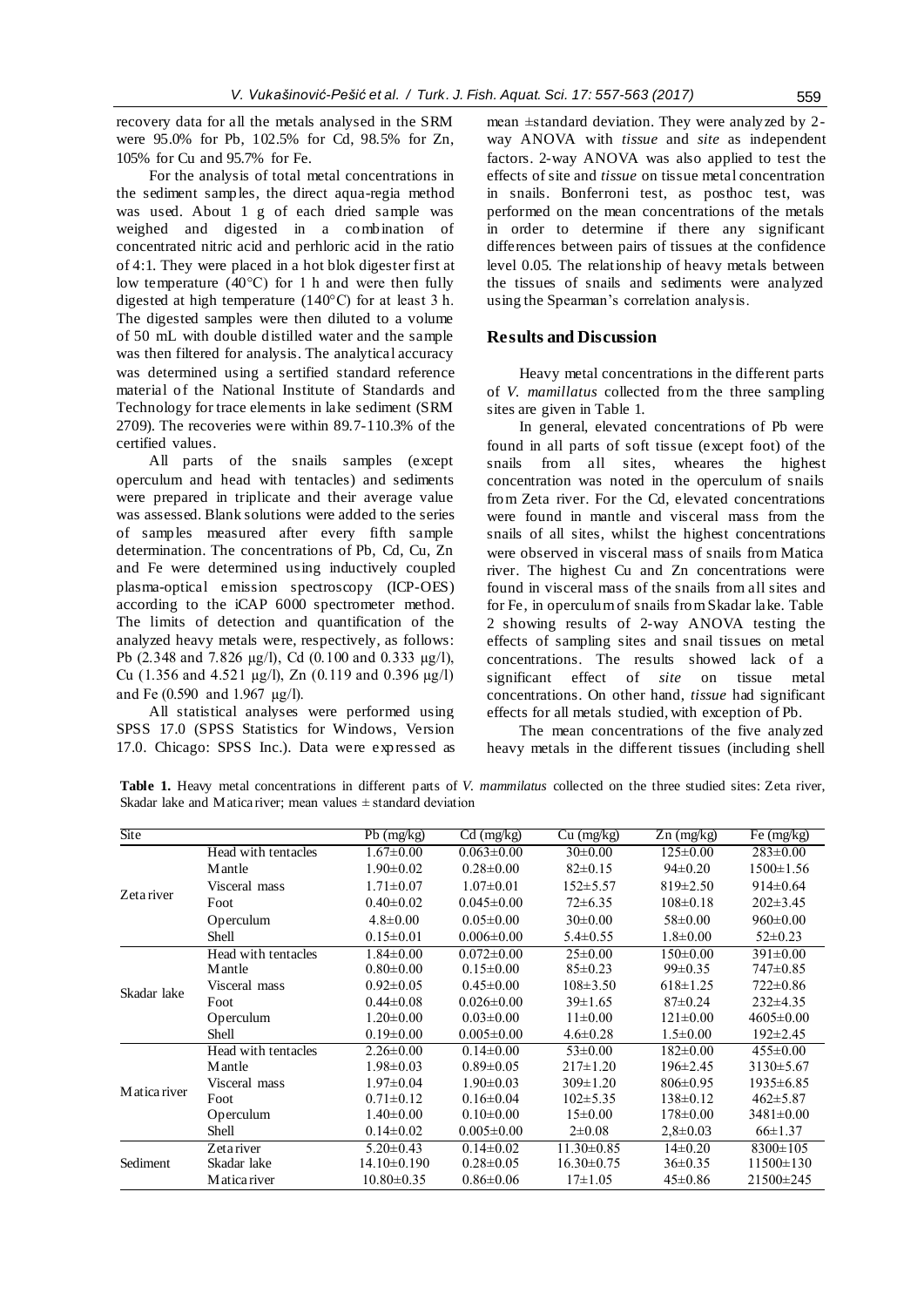|                | Source of variation | $\overline{\text{MS}}$ | F-ratio | Sig.  |
|----------------|---------------------|------------------------|---------|-------|
| Pb             | <b>Sites</b>        | 1.16                   | 1.52    | 0.265 |
|                | <b>Tissues</b>      | 2,26                   | 2.98    | 0.067 |
| C <sub>d</sub> | <b>Sites</b>        | 0.26                   | 3.06    | 0.092 |
|                | <b>Tissues</b>      | 0.58                   | 6.73    | 0.005 |
| Cu             | <b>Sites</b>        | 8260.95                | 4.06    | 0.051 |
|                | <b>Tissues</b>      | 15424.62               | 7.59    | 0.003 |
| Zn             | <b>Sites</b>        | 7962.75                | 3.05    | 0.093 |
|                | <b>Tissues</b>      | 216117.59              | 82.66   | 0.000 |
| Fe             | <b>Sites</b>        | 1316666.89             | 1.60    | 0.249 |
|                | <b>Tissues</b>      | 3785986.86             | 4.61    | 0.019 |

**Table 2.** Results of a 2-way ANOVA for the effects of '*sites*', and '*tissues*' on metal concentrations in snail tissues. Significant effects were only considered if P<0.05

and operculum) of *V. mamillatus* from the three studied sites are summarized in Table 3. No significant differences were observed in accumulation of Pb by different tissues. On other hand we found significant differences in concentrations of Cd, Cu, Zn and Fe between different tissues of *V. mamillatus.*  The level of Zn in visceral mass was significantly higher than the other parts of the snail.

Our study confirmed that the levels of heavy metal in the shell were significantly lower than in gastropod soft tissue. This is in agreement with many studies which showed that shells of mollusk accumulate lower concentrations of Cu, Zn and Fe than soft tissue (Szefer *et al*., 2002; Hoang, Rogevich, Rand, & Frakes, 2008; Yap *et al*., 2009). However, some studies showed that shells can be used as biomonitoring agents for Cd and Zn (Jordaens, De Wolf, Vandecasteele, Blust, & Backeljau, 2006). According to Lau *et al*. (1998) the shell of *Melanoides tuberculata* would be most suitable for assessing Cu in the aquatic environment, whilst Yap *et al*. (2009) found that the shell of freshwater snail *Pomacea insularum* can reflect environmental Zn. The results of the Spearman's correlation analysis used in our study showed that there was no correlation found between shell and sediment for any of the studied metals.

Heavy metal concentrations in sediments sampled on studied sites are given in Table 1. The highest concentrations of Cd, Zn, Cu and Fe were found in sediment of Matica River, and for the Pb in sediment from Skadar Lake. Concentrations of all heavy metals investigated in the sediment from all sites were below the maximum permissible levels allowed by the national regulations (Official Gazette of Montenegro, 1997).

Results of Spearman's correlation analysis for heavy metal concentrations in tissues and sediments are given in Table 4. The results revealed that the head with tentacles can be used as biomonitoring agent for assessing environmental Cd as the perfect positive correlation ( $Rs=1$  p=0) was found for the pair of Cd\_sediment-Cd\_head with tentacles. In addition, head with tentacles can reflect environmental Zn as the perfect correlation ( $Rs=1 p=0$ ) was found between Zn in sediment and head with tentacles. According to Yap and Edward (2010) tentacles are considered responsible for the metal transfer to the organism.

Moreover, for Zn, the perfect positive correlations  $(R=1 \text{ p=0})$  were found between the pairwises for Zn\_sediment–Zn\_mantle and Zn sediment–Zn operculum. The current data indicate that mantle and operculum can be used as biomonitoring agents for environmental Zn. The epidermis of the mantle secretes conchiolin and calcium carbonate, including heavy metals, and creates a shell what can be explanation for the high concentration of Zn and Cu in mantle (Yap & Cheng, 2013).

For Fe, the most significant positive correlations  $(R=1 \text{ p=0})$  were found between the pairs for Fe\_sediment-Fe\_head with tentacles and Fe\_sediment-Fe\_foot. Thus, it may be concluded that foot and head with tentacles can be used a biomonitoring agents for assessing Fe in the aquatic environment. However, the concentration of Fe as well the concentration of the apparently less bioavailable Pb in all tissues (including operculum and shells) of *V. mamillatus* is significantly lower than in sediment from all sites. On other hand, Cd, Cu and Zn loads of the mollusks exceeded environmental concentrations, which indicate the presence of bioaccumulation process (Gundacker, 2000).

For Pb there was no significant correlation found between any of pairs of tissues and sediments. The operculum in our study accumulated the highest concentration of Pb and Fe. Our results are not consistent with Yap *et al*. (2009) who reported low heavy metal concentrations in operculum and foot of *Pomacea insularum* from polluted and unpolluted freshwater ecosystems in Malaysia, suggesting that these two organs functionally are not major metal storage or metal detoxifying organ.

The correlations between the heavy metal concentrations in different tissue of *V. mamillatus* and its allometric parameters are shown by Spearman's correlation coefficient in Table 5. Our study confirmed that concentrations of heavy metals in different tissues play an important role for the growth performance of the populations examined. The results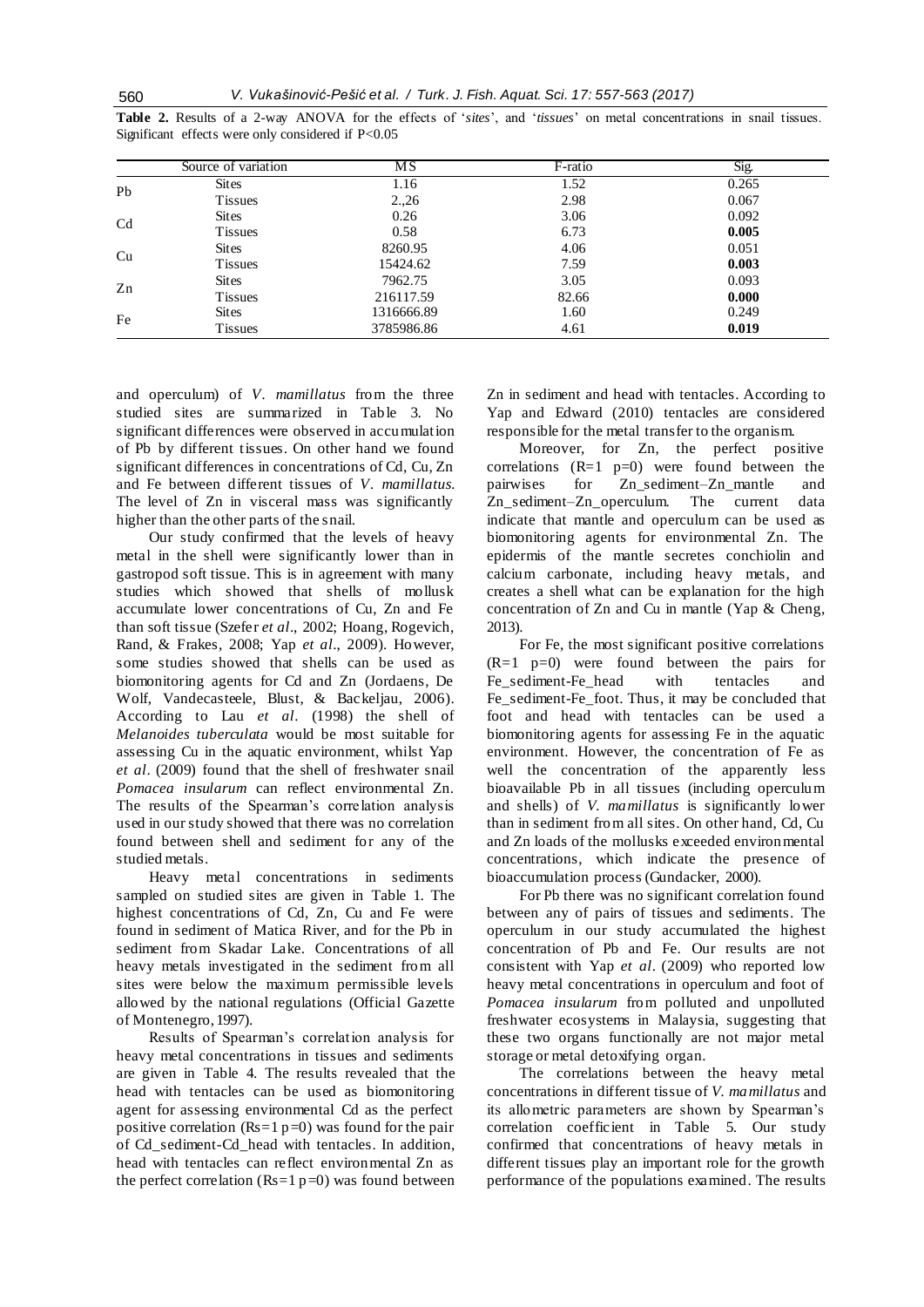|                     | Ph                           | Cd                           | Сu                               | Zn                              | Fe                             |
|---------------------|------------------------------|------------------------------|----------------------------------|---------------------------------|--------------------------------|
| Head with tentacles | $1.92 \pm 0.26$ <sup>a</sup> | $0.09 \pm 0.04^{\circ}$      | 36 00 $\pm$ 12 62 <sup>a.b</sup> | $152.33 \pm 24.25^{\circ}$      | $376.33 \pm 73.47^{a.6}$       |
| M ant le            | $1.56 \pm 0.56^a$            | $0.44 \pm 0.33^{a.b}$        | $128.00\pm 65.15^{a.b}$          | $129.67\pm48.60^a$              | $1792.33 \pm 1029.48^{a.b}$    |
| Visceral mass       | $1.53 \pm 0.46^a$            | $1.14\pm0.61^{\rm b}$        | $189.67\pm89.30^{b}$             | $747.67 \pm 95.07^{\circ}$      | $1190.33 \pm 551.05^{a,b}$     |
| Foot                | $0.52 \pm 0.14^a$            | $0.08 \pm 0.06^a$            | $71.00\pm26.63^{a.b}$            | $111.00 \pm 21.66^a$            | $298.67 \pm 120.22^{\text{a}}$ |
| Operculum           | $2.47 \pm 1.71^a$            | 0.06 $\pm$ 0.03 <sup>a</sup> | $18.67 \pm 8.47$ <sup>a</sup>    | $119.00 \pm 50.73$ <sup>a</sup> | $3015.33\pm1557.55^{b}$        |
| Shell               | $0.16 \pm 0.02^a$            | $0.00 \pm 0.00^a$            | $4.00 \pm 1.50^{\circ}$          | $2.03 \pm 0.58$ <sup>a</sup>    | $103.33 \pm 65.17^{\circ}$     |

**Table 4.** Spearman's correlation coefficient between heavy metal concetrations in the different parts of *V. mamillatus*, their allometric parameters ( $n = 10$ ) and environmetal surface sediments

| Shell height<br>Shell width<br>Pb sed<br>$\overline{C}d\_sed$<br>Cu_sed<br>Fe_sed<br>Rs(p)<br>Wet weight<br>Dry weight<br>Zn_sed<br>Pb headwithtentacles 0.49 (0.062)<br>0.52(0.049)<br>0.51(0.052)<br>0.47(0.075)<br>0.5(0.058)<br>1.00(0.000)<br>1.00(0.000)<br>1.00(0.000)<br>1.00(0.000)<br>$-0.41(0.132)$<br>$-0.4(0.138)$<br>$-0.34(0.215)$<br>$-0.36(0.188)$<br>$-0.5(0.058)$<br>0.5(0.058)<br>0.5(0.058)<br>0.5(0.058)<br>0.5(0.058)<br>Pb mantle<br>Pb_visceralmass<br>$-0.41(0.132)$<br>$-0.4(0.138)$<br>$-0.34(0.215)$<br>$-0.5(0.058)$<br>0.5(0.058)<br>0.5(0.058)<br>0.5(0.058)<br>0.5(0.058)<br>$-0.36(0.188)$<br>Pb foot<br>0.49(0.062)<br>0.52(0.049)<br>0.51(0.052)<br>0.47(0.075)<br>0.5(0.058)<br>1.00(0.000)<br>1.00(0.000)<br>1.00(0.000)<br>1.00(0.000)<br>$-0.9(0.000)$<br>$-0.92(0.000)$<br>$-0.85(0.000)$<br>Pb operculum<br>$-0.83(0.000)$<br>$-1.00(0.000)$<br>$-0.5(0.058)$<br>$-0.5(0.058)$<br>$-0.5(0.058)$<br>$-0.5(0.058)$<br>Pb shell<br>0.4(0.138)<br>0.34(0.215)<br>$-0.5(0.058)$<br>$-0.5(0.058)$<br>0.41(0.132)<br>0.36(0.188)<br>0.5(0.058)<br>$-0.5(0.058)$<br>$-0.5(0.058)$<br>Cd headwithtentacles $0.49(0.062)$<br>0.52(0.049)<br>0.51(0.052)<br>0.47(0.075)<br>0.5(0.058)<br>1.00(0.000)<br>1.00(0.000)<br>1.00(0.000)<br>1.00(0.000)<br>$-0.41(0.132)$<br>$-0.4(0.138)$<br>$-0.34(0.215)$<br>$-0.5(0.058)$<br>0.5(0.058)<br>0.5(0.058)<br>0.5(0.058)<br>0.5(0.058)<br>Cd mantle<br>$-0.36(0.188)$<br>$-0.41(0.132)$<br>$-0.4(0.138)$<br>$-0.34(0.215)$<br>$-0.36(0.188)$<br>0.5(0.058)<br>0.5(0.058)<br>0.5(0.058)<br>Cd_visceralmass<br>$-0.5(0.058)$<br>0.5(0.058)<br>$-0.41(0.132)$<br>$-0.34(0.215)$<br>$-0.5(0.058)$<br>0.5(0.058)<br>0.5(0.058)<br>Cd foot<br>$-0.4(0.138)$<br>$-0.36(0.188)$<br>0.5(0.058)<br>0.5(0.058)<br>0.5(0.058)<br>Cd operculum<br>$-0.41(0.132)$<br>$-0.4(0.138)$<br>$-0.34(0.215)$<br>$-0.36(0.188)$<br>$-0.5(0.058)$<br>0.5(0.058)<br>0.5(0.058)<br>0.5(0.058)<br>Cd shell<br>$-0.8(0.000)$<br>$-0.83(0.000)$<br>$-0.79(0.001)$<br>$-0.75(0.001)$<br>$-0.87(0.000)$<br>$-0.87(0.000)$<br>$-0.87(0.000)$<br>$-0.87(0.000)$<br>$-0.87(0.000)$<br>$-0.41(0.132)$<br>$-0.4(0.138)$<br>$-0.34(0.215)$<br>$-0.36(0.188)$<br>$-0.5(0.058)$<br>0.5(0.058)<br>0.5(0.058)<br>0.5(0.058)<br>Cu headwithtentacles<br>0.5(0.058)<br>0.49(0.062)<br>0.52(0.049)<br>0.51(0.052)<br>0.47(0.075)<br>0.5(0.058)<br>1.00(0.000)<br>1.00(0.000)<br>1.00(0.000)<br>1.00(0.000)<br>Cu mantle<br>$-0.41(0.132)$<br>$-0.4(0.138)$<br>$-0.34(0.215)$<br>0.5(0.058)<br>0.5(0.058)<br>Cu visceralmass<br>$-0.36(0.188)$<br>$-0.5(0.058)$<br>0.5(0.058)<br>0.5(0.058)<br>0.5(0.058)<br>Cu foot<br>$-0.41(0.132)$<br>$-0.4(0.138)$<br>$-0.34(0.215)$<br>$-0.36(0.188)$<br>$-0.5(0.058)$<br>0.5(0.058)<br>0.5(0.058)<br>0.5(0.058)<br>Cu_operculum<br>$-0.9(0.000)$<br>$-0.92(0.000)$<br>$-0.85(0.000)$<br>$-0.83(0.000)$<br>$-1.00(0.000)$<br>$-0.5(0.058)$<br>$-0.5(0.058)$<br>$-0.5(0.058)$<br>$-0.5(0.058)$<br>$-0.49(0.062)$<br>Cu shell<br>$-0.52(0.049)$<br>$-0.51(0.052)$<br>$-0.47(0.075)$<br>$-0.5(0.058)$<br>$-1.00(0.000)$<br>$-1.00(0.000)$<br>$-1.00(0.000)$<br>$-1.00(0.000)$<br>Zn headwithtentacles<br>0.49(0.062)<br>0.52(0.049)<br>0.51(0.052)<br>0.47(0.075)<br>0.5(0.058)<br>1.00(0.000)<br>1.00(0.000)<br>1.00(0.000)<br>1.00(0.000)<br>1.00(0.000)<br>0.49(0.062)<br>0.52(0.049)<br>0.51(0.052)<br>0.47(0.075)<br>0.5(0.058)<br>1.00(0.000)<br>1.00(0.000)<br>1.00(0.000)<br>Zn mantle<br>$-0.9(0.000)$<br>$-0.92(0.000)$<br>$-0.85(0.000)$<br>$-0.83(0.000)$<br>$-1.00(0.000)$<br>$-0.5(0.058)$<br>$-0.5(0.058)$<br>Zn visceralmass<br>$-0.5(0.058)$<br>$-0.5(0.058)$<br>0.5(0.058)<br>Zn foot<br>$-0.41(0.132)$<br>$-0.4(0.138)$<br>$-0.34(0.215)$<br>$-0.36(0.188)$<br>$-0.5(0.058)$<br>0.5(0.058)<br>0.5(0.058)<br>0.5(0.058)<br>0.49(0.062)<br>0.52(0.049)<br>0.51(0.052)<br>0.47(0.075)<br>0.5(0.058)<br>1.00(0.000)<br>1.00(0.000)<br>1.00(0.000)<br>1.00(0.000)<br>Zn_operculum<br>Zn shell<br>$-0.41(0.132)$<br>$-0.4(0.138)$<br>$-0.34(0.215)$<br>$-0.36(0.188)$<br>$-0.5(0.058)$<br>0.5(0.058)<br>0.5(0.058)<br>0.5(0.058)<br>0.5(0.058)<br>Fe headwithtentacles<br>0.49(0.062)<br>0.51(0.052)<br>0.5(0.058)<br>1.00(0.000)<br>0.52(0.049)<br>0.47(0.075)<br>1.00(0.000)<br>1.00(0.000)<br>1.00(0.000)<br>$-0.41(0.132)$<br>0.5(0.058)<br>$-0.4(0.138)$<br>$-0.34(0.215)$<br>$-0.36(0.188)$<br>$-0.5(0.058)$<br>0.5(0.058)<br>0.5(0.058)<br>0.5(0.058)<br>Fe mantle<br>0.5(0.058)<br>$-0.41(0.132)$<br>$-0.4(0.138)$<br>$-0.34(0.215)$<br>$-0.36(0.188)$<br>$-0.5(0.058)$<br>Fe visceralmass<br>0.5(0.058)<br>0.5(0.058)<br>0.5(0.058) |         |             |             |             |             |            |             |             |             |             |
|-------------------------------------------------------------------------------------------------------------------------------------------------------------------------------------------------------------------------------------------------------------------------------------------------------------------------------------------------------------------------------------------------------------------------------------------------------------------------------------------------------------------------------------------------------------------------------------------------------------------------------------------------------------------------------------------------------------------------------------------------------------------------------------------------------------------------------------------------------------------------------------------------------------------------------------------------------------------------------------------------------------------------------------------------------------------------------------------------------------------------------------------------------------------------------------------------------------------------------------------------------------------------------------------------------------------------------------------------------------------------------------------------------------------------------------------------------------------------------------------------------------------------------------------------------------------------------------------------------------------------------------------------------------------------------------------------------------------------------------------------------------------------------------------------------------------------------------------------------------------------------------------------------------------------------------------------------------------------------------------------------------------------------------------------------------------------------------------------------------------------------------------------------------------------------------------------------------------------------------------------------------------------------------------------------------------------------------------------------------------------------------------------------------------------------------------------------------------------------------------------------------------------------------------------------------------------------------------------------------------------------------------------------------------------------------------------------------------------------------------------------------------------------------------------------------------------------------------------------------------------------------------------------------------------------------------------------------------------------------------------------------------------------------------------------------------------------------------------------------------------------------------------------------------------------------------------------------------------------------------------------------------------------------------------------------------------------------------------------------------------------------------------------------------------------------------------------------------------------------------------------------------------------------------------------------------------------------------------------------------------------------------------------------------------------------------------------------------------------------------------------------------------------------------------------------------------------------------------------------------------------------------------------------------------------------------------------------------------------------------------------------------------------------------------------------------------------------------------------------------------------------------------------------------------------------------------------------------------------------------------------------------------------------------------------------------------------------------------------------------------------------------------------------------------------------------------------------------------------------------------------------------------------------------------------------------------------------------------------------------------|---------|-------------|-------------|-------------|-------------|------------|-------------|-------------|-------------|-------------|
|                                                                                                                                                                                                                                                                                                                                                                                                                                                                                                                                                                                                                                                                                                                                                                                                                                                                                                                                                                                                                                                                                                                                                                                                                                                                                                                                                                                                                                                                                                                                                                                                                                                                                                                                                                                                                                                                                                                                                                                                                                                                                                                                                                                                                                                                                                                                                                                                                                                                                                                                                                                                                                                                                                                                                                                                                                                                                                                                                                                                                                                                                                                                                                                                                                                                                                                                                                                                                                                                                                                                                                                                                                                                                                                                                                                                                                                                                                                                                                                                                                                                                                                                                                                                                                                                                                                                                                                                                                                                                                                                                                                                                         |         |             |             |             |             |            |             |             |             |             |
|                                                                                                                                                                                                                                                                                                                                                                                                                                                                                                                                                                                                                                                                                                                                                                                                                                                                                                                                                                                                                                                                                                                                                                                                                                                                                                                                                                                                                                                                                                                                                                                                                                                                                                                                                                                                                                                                                                                                                                                                                                                                                                                                                                                                                                                                                                                                                                                                                                                                                                                                                                                                                                                                                                                                                                                                                                                                                                                                                                                                                                                                                                                                                                                                                                                                                                                                                                                                                                                                                                                                                                                                                                                                                                                                                                                                                                                                                                                                                                                                                                                                                                                                                                                                                                                                                                                                                                                                                                                                                                                                                                                                                         |         |             |             |             |             |            |             |             |             |             |
|                                                                                                                                                                                                                                                                                                                                                                                                                                                                                                                                                                                                                                                                                                                                                                                                                                                                                                                                                                                                                                                                                                                                                                                                                                                                                                                                                                                                                                                                                                                                                                                                                                                                                                                                                                                                                                                                                                                                                                                                                                                                                                                                                                                                                                                                                                                                                                                                                                                                                                                                                                                                                                                                                                                                                                                                                                                                                                                                                                                                                                                                                                                                                                                                                                                                                                                                                                                                                                                                                                                                                                                                                                                                                                                                                                                                                                                                                                                                                                                                                                                                                                                                                                                                                                                                                                                                                                                                                                                                                                                                                                                                                         |         |             |             |             |             |            |             |             |             |             |
|                                                                                                                                                                                                                                                                                                                                                                                                                                                                                                                                                                                                                                                                                                                                                                                                                                                                                                                                                                                                                                                                                                                                                                                                                                                                                                                                                                                                                                                                                                                                                                                                                                                                                                                                                                                                                                                                                                                                                                                                                                                                                                                                                                                                                                                                                                                                                                                                                                                                                                                                                                                                                                                                                                                                                                                                                                                                                                                                                                                                                                                                                                                                                                                                                                                                                                                                                                                                                                                                                                                                                                                                                                                                                                                                                                                                                                                                                                                                                                                                                                                                                                                                                                                                                                                                                                                                                                                                                                                                                                                                                                                                                         |         |             |             |             |             |            |             |             |             |             |
|                                                                                                                                                                                                                                                                                                                                                                                                                                                                                                                                                                                                                                                                                                                                                                                                                                                                                                                                                                                                                                                                                                                                                                                                                                                                                                                                                                                                                                                                                                                                                                                                                                                                                                                                                                                                                                                                                                                                                                                                                                                                                                                                                                                                                                                                                                                                                                                                                                                                                                                                                                                                                                                                                                                                                                                                                                                                                                                                                                                                                                                                                                                                                                                                                                                                                                                                                                                                                                                                                                                                                                                                                                                                                                                                                                                                                                                                                                                                                                                                                                                                                                                                                                                                                                                                                                                                                                                                                                                                                                                                                                                                                         |         |             |             |             |             |            |             |             |             |             |
|                                                                                                                                                                                                                                                                                                                                                                                                                                                                                                                                                                                                                                                                                                                                                                                                                                                                                                                                                                                                                                                                                                                                                                                                                                                                                                                                                                                                                                                                                                                                                                                                                                                                                                                                                                                                                                                                                                                                                                                                                                                                                                                                                                                                                                                                                                                                                                                                                                                                                                                                                                                                                                                                                                                                                                                                                                                                                                                                                                                                                                                                                                                                                                                                                                                                                                                                                                                                                                                                                                                                                                                                                                                                                                                                                                                                                                                                                                                                                                                                                                                                                                                                                                                                                                                                                                                                                                                                                                                                                                                                                                                                                         |         |             |             |             |             |            |             |             |             |             |
|                                                                                                                                                                                                                                                                                                                                                                                                                                                                                                                                                                                                                                                                                                                                                                                                                                                                                                                                                                                                                                                                                                                                                                                                                                                                                                                                                                                                                                                                                                                                                                                                                                                                                                                                                                                                                                                                                                                                                                                                                                                                                                                                                                                                                                                                                                                                                                                                                                                                                                                                                                                                                                                                                                                                                                                                                                                                                                                                                                                                                                                                                                                                                                                                                                                                                                                                                                                                                                                                                                                                                                                                                                                                                                                                                                                                                                                                                                                                                                                                                                                                                                                                                                                                                                                                                                                                                                                                                                                                                                                                                                                                                         |         |             |             |             |             |            |             |             |             |             |
|                                                                                                                                                                                                                                                                                                                                                                                                                                                                                                                                                                                                                                                                                                                                                                                                                                                                                                                                                                                                                                                                                                                                                                                                                                                                                                                                                                                                                                                                                                                                                                                                                                                                                                                                                                                                                                                                                                                                                                                                                                                                                                                                                                                                                                                                                                                                                                                                                                                                                                                                                                                                                                                                                                                                                                                                                                                                                                                                                                                                                                                                                                                                                                                                                                                                                                                                                                                                                                                                                                                                                                                                                                                                                                                                                                                                                                                                                                                                                                                                                                                                                                                                                                                                                                                                                                                                                                                                                                                                                                                                                                                                                         |         |             |             |             |             |            |             |             |             |             |
|                                                                                                                                                                                                                                                                                                                                                                                                                                                                                                                                                                                                                                                                                                                                                                                                                                                                                                                                                                                                                                                                                                                                                                                                                                                                                                                                                                                                                                                                                                                                                                                                                                                                                                                                                                                                                                                                                                                                                                                                                                                                                                                                                                                                                                                                                                                                                                                                                                                                                                                                                                                                                                                                                                                                                                                                                                                                                                                                                                                                                                                                                                                                                                                                                                                                                                                                                                                                                                                                                                                                                                                                                                                                                                                                                                                                                                                                                                                                                                                                                                                                                                                                                                                                                                                                                                                                                                                                                                                                                                                                                                                                                         |         |             |             |             |             |            |             |             |             |             |
|                                                                                                                                                                                                                                                                                                                                                                                                                                                                                                                                                                                                                                                                                                                                                                                                                                                                                                                                                                                                                                                                                                                                                                                                                                                                                                                                                                                                                                                                                                                                                                                                                                                                                                                                                                                                                                                                                                                                                                                                                                                                                                                                                                                                                                                                                                                                                                                                                                                                                                                                                                                                                                                                                                                                                                                                                                                                                                                                                                                                                                                                                                                                                                                                                                                                                                                                                                                                                                                                                                                                                                                                                                                                                                                                                                                                                                                                                                                                                                                                                                                                                                                                                                                                                                                                                                                                                                                                                                                                                                                                                                                                                         |         |             |             |             |             |            |             |             |             |             |
|                                                                                                                                                                                                                                                                                                                                                                                                                                                                                                                                                                                                                                                                                                                                                                                                                                                                                                                                                                                                                                                                                                                                                                                                                                                                                                                                                                                                                                                                                                                                                                                                                                                                                                                                                                                                                                                                                                                                                                                                                                                                                                                                                                                                                                                                                                                                                                                                                                                                                                                                                                                                                                                                                                                                                                                                                                                                                                                                                                                                                                                                                                                                                                                                                                                                                                                                                                                                                                                                                                                                                                                                                                                                                                                                                                                                                                                                                                                                                                                                                                                                                                                                                                                                                                                                                                                                                                                                                                                                                                                                                                                                                         |         |             |             |             |             |            |             |             |             |             |
|                                                                                                                                                                                                                                                                                                                                                                                                                                                                                                                                                                                                                                                                                                                                                                                                                                                                                                                                                                                                                                                                                                                                                                                                                                                                                                                                                                                                                                                                                                                                                                                                                                                                                                                                                                                                                                                                                                                                                                                                                                                                                                                                                                                                                                                                                                                                                                                                                                                                                                                                                                                                                                                                                                                                                                                                                                                                                                                                                                                                                                                                                                                                                                                                                                                                                                                                                                                                                                                                                                                                                                                                                                                                                                                                                                                                                                                                                                                                                                                                                                                                                                                                                                                                                                                                                                                                                                                                                                                                                                                                                                                                                         |         |             |             |             |             |            |             |             |             |             |
|                                                                                                                                                                                                                                                                                                                                                                                                                                                                                                                                                                                                                                                                                                                                                                                                                                                                                                                                                                                                                                                                                                                                                                                                                                                                                                                                                                                                                                                                                                                                                                                                                                                                                                                                                                                                                                                                                                                                                                                                                                                                                                                                                                                                                                                                                                                                                                                                                                                                                                                                                                                                                                                                                                                                                                                                                                                                                                                                                                                                                                                                                                                                                                                                                                                                                                                                                                                                                                                                                                                                                                                                                                                                                                                                                                                                                                                                                                                                                                                                                                                                                                                                                                                                                                                                                                                                                                                                                                                                                                                                                                                                                         |         |             |             |             |             |            |             |             |             |             |
|                                                                                                                                                                                                                                                                                                                                                                                                                                                                                                                                                                                                                                                                                                                                                                                                                                                                                                                                                                                                                                                                                                                                                                                                                                                                                                                                                                                                                                                                                                                                                                                                                                                                                                                                                                                                                                                                                                                                                                                                                                                                                                                                                                                                                                                                                                                                                                                                                                                                                                                                                                                                                                                                                                                                                                                                                                                                                                                                                                                                                                                                                                                                                                                                                                                                                                                                                                                                                                                                                                                                                                                                                                                                                                                                                                                                                                                                                                                                                                                                                                                                                                                                                                                                                                                                                                                                                                                                                                                                                                                                                                                                                         |         |             |             |             |             |            |             |             |             |             |
|                                                                                                                                                                                                                                                                                                                                                                                                                                                                                                                                                                                                                                                                                                                                                                                                                                                                                                                                                                                                                                                                                                                                                                                                                                                                                                                                                                                                                                                                                                                                                                                                                                                                                                                                                                                                                                                                                                                                                                                                                                                                                                                                                                                                                                                                                                                                                                                                                                                                                                                                                                                                                                                                                                                                                                                                                                                                                                                                                                                                                                                                                                                                                                                                                                                                                                                                                                                                                                                                                                                                                                                                                                                                                                                                                                                                                                                                                                                                                                                                                                                                                                                                                                                                                                                                                                                                                                                                                                                                                                                                                                                                                         |         |             |             |             |             |            |             |             |             |             |
|                                                                                                                                                                                                                                                                                                                                                                                                                                                                                                                                                                                                                                                                                                                                                                                                                                                                                                                                                                                                                                                                                                                                                                                                                                                                                                                                                                                                                                                                                                                                                                                                                                                                                                                                                                                                                                                                                                                                                                                                                                                                                                                                                                                                                                                                                                                                                                                                                                                                                                                                                                                                                                                                                                                                                                                                                                                                                                                                                                                                                                                                                                                                                                                                                                                                                                                                                                                                                                                                                                                                                                                                                                                                                                                                                                                                                                                                                                                                                                                                                                                                                                                                                                                                                                                                                                                                                                                                                                                                                                                                                                                                                         |         |             |             |             |             |            |             |             |             |             |
|                                                                                                                                                                                                                                                                                                                                                                                                                                                                                                                                                                                                                                                                                                                                                                                                                                                                                                                                                                                                                                                                                                                                                                                                                                                                                                                                                                                                                                                                                                                                                                                                                                                                                                                                                                                                                                                                                                                                                                                                                                                                                                                                                                                                                                                                                                                                                                                                                                                                                                                                                                                                                                                                                                                                                                                                                                                                                                                                                                                                                                                                                                                                                                                                                                                                                                                                                                                                                                                                                                                                                                                                                                                                                                                                                                                                                                                                                                                                                                                                                                                                                                                                                                                                                                                                                                                                                                                                                                                                                                                                                                                                                         |         |             |             |             |             |            |             |             |             |             |
|                                                                                                                                                                                                                                                                                                                                                                                                                                                                                                                                                                                                                                                                                                                                                                                                                                                                                                                                                                                                                                                                                                                                                                                                                                                                                                                                                                                                                                                                                                                                                                                                                                                                                                                                                                                                                                                                                                                                                                                                                                                                                                                                                                                                                                                                                                                                                                                                                                                                                                                                                                                                                                                                                                                                                                                                                                                                                                                                                                                                                                                                                                                                                                                                                                                                                                                                                                                                                                                                                                                                                                                                                                                                                                                                                                                                                                                                                                                                                                                                                                                                                                                                                                                                                                                                                                                                                                                                                                                                                                                                                                                                                         |         |             |             |             |             |            |             |             |             |             |
|                                                                                                                                                                                                                                                                                                                                                                                                                                                                                                                                                                                                                                                                                                                                                                                                                                                                                                                                                                                                                                                                                                                                                                                                                                                                                                                                                                                                                                                                                                                                                                                                                                                                                                                                                                                                                                                                                                                                                                                                                                                                                                                                                                                                                                                                                                                                                                                                                                                                                                                                                                                                                                                                                                                                                                                                                                                                                                                                                                                                                                                                                                                                                                                                                                                                                                                                                                                                                                                                                                                                                                                                                                                                                                                                                                                                                                                                                                                                                                                                                                                                                                                                                                                                                                                                                                                                                                                                                                                                                                                                                                                                                         |         |             |             |             |             |            |             |             |             |             |
|                                                                                                                                                                                                                                                                                                                                                                                                                                                                                                                                                                                                                                                                                                                                                                                                                                                                                                                                                                                                                                                                                                                                                                                                                                                                                                                                                                                                                                                                                                                                                                                                                                                                                                                                                                                                                                                                                                                                                                                                                                                                                                                                                                                                                                                                                                                                                                                                                                                                                                                                                                                                                                                                                                                                                                                                                                                                                                                                                                                                                                                                                                                                                                                                                                                                                                                                                                                                                                                                                                                                                                                                                                                                                                                                                                                                                                                                                                                                                                                                                                                                                                                                                                                                                                                                                                                                                                                                                                                                                                                                                                                                                         |         |             |             |             |             |            |             |             |             |             |
|                                                                                                                                                                                                                                                                                                                                                                                                                                                                                                                                                                                                                                                                                                                                                                                                                                                                                                                                                                                                                                                                                                                                                                                                                                                                                                                                                                                                                                                                                                                                                                                                                                                                                                                                                                                                                                                                                                                                                                                                                                                                                                                                                                                                                                                                                                                                                                                                                                                                                                                                                                                                                                                                                                                                                                                                                                                                                                                                                                                                                                                                                                                                                                                                                                                                                                                                                                                                                                                                                                                                                                                                                                                                                                                                                                                                                                                                                                                                                                                                                                                                                                                                                                                                                                                                                                                                                                                                                                                                                                                                                                                                                         |         |             |             |             |             |            |             |             |             |             |
|                                                                                                                                                                                                                                                                                                                                                                                                                                                                                                                                                                                                                                                                                                                                                                                                                                                                                                                                                                                                                                                                                                                                                                                                                                                                                                                                                                                                                                                                                                                                                                                                                                                                                                                                                                                                                                                                                                                                                                                                                                                                                                                                                                                                                                                                                                                                                                                                                                                                                                                                                                                                                                                                                                                                                                                                                                                                                                                                                                                                                                                                                                                                                                                                                                                                                                                                                                                                                                                                                                                                                                                                                                                                                                                                                                                                                                                                                                                                                                                                                                                                                                                                                                                                                                                                                                                                                                                                                                                                                                                                                                                                                         |         |             |             |             |             |            |             |             |             |             |
|                                                                                                                                                                                                                                                                                                                                                                                                                                                                                                                                                                                                                                                                                                                                                                                                                                                                                                                                                                                                                                                                                                                                                                                                                                                                                                                                                                                                                                                                                                                                                                                                                                                                                                                                                                                                                                                                                                                                                                                                                                                                                                                                                                                                                                                                                                                                                                                                                                                                                                                                                                                                                                                                                                                                                                                                                                                                                                                                                                                                                                                                                                                                                                                                                                                                                                                                                                                                                                                                                                                                                                                                                                                                                                                                                                                                                                                                                                                                                                                                                                                                                                                                                                                                                                                                                                                                                                                                                                                                                                                                                                                                                         |         |             |             |             |             |            |             |             |             |             |
|                                                                                                                                                                                                                                                                                                                                                                                                                                                                                                                                                                                                                                                                                                                                                                                                                                                                                                                                                                                                                                                                                                                                                                                                                                                                                                                                                                                                                                                                                                                                                                                                                                                                                                                                                                                                                                                                                                                                                                                                                                                                                                                                                                                                                                                                                                                                                                                                                                                                                                                                                                                                                                                                                                                                                                                                                                                                                                                                                                                                                                                                                                                                                                                                                                                                                                                                                                                                                                                                                                                                                                                                                                                                                                                                                                                                                                                                                                                                                                                                                                                                                                                                                                                                                                                                                                                                                                                                                                                                                                                                                                                                                         |         |             |             |             |             |            |             |             |             |             |
|                                                                                                                                                                                                                                                                                                                                                                                                                                                                                                                                                                                                                                                                                                                                                                                                                                                                                                                                                                                                                                                                                                                                                                                                                                                                                                                                                                                                                                                                                                                                                                                                                                                                                                                                                                                                                                                                                                                                                                                                                                                                                                                                                                                                                                                                                                                                                                                                                                                                                                                                                                                                                                                                                                                                                                                                                                                                                                                                                                                                                                                                                                                                                                                                                                                                                                                                                                                                                                                                                                                                                                                                                                                                                                                                                                                                                                                                                                                                                                                                                                                                                                                                                                                                                                                                                                                                                                                                                                                                                                                                                                                                                         |         |             |             |             |             |            |             |             |             |             |
|                                                                                                                                                                                                                                                                                                                                                                                                                                                                                                                                                                                                                                                                                                                                                                                                                                                                                                                                                                                                                                                                                                                                                                                                                                                                                                                                                                                                                                                                                                                                                                                                                                                                                                                                                                                                                                                                                                                                                                                                                                                                                                                                                                                                                                                                                                                                                                                                                                                                                                                                                                                                                                                                                                                                                                                                                                                                                                                                                                                                                                                                                                                                                                                                                                                                                                                                                                                                                                                                                                                                                                                                                                                                                                                                                                                                                                                                                                                                                                                                                                                                                                                                                                                                                                                                                                                                                                                                                                                                                                                                                                                                                         |         |             |             |             |             |            |             |             |             |             |
|                                                                                                                                                                                                                                                                                                                                                                                                                                                                                                                                                                                                                                                                                                                                                                                                                                                                                                                                                                                                                                                                                                                                                                                                                                                                                                                                                                                                                                                                                                                                                                                                                                                                                                                                                                                                                                                                                                                                                                                                                                                                                                                                                                                                                                                                                                                                                                                                                                                                                                                                                                                                                                                                                                                                                                                                                                                                                                                                                                                                                                                                                                                                                                                                                                                                                                                                                                                                                                                                                                                                                                                                                                                                                                                                                                                                                                                                                                                                                                                                                                                                                                                                                                                                                                                                                                                                                                                                                                                                                                                                                                                                                         |         |             |             |             |             |            |             |             |             |             |
|                                                                                                                                                                                                                                                                                                                                                                                                                                                                                                                                                                                                                                                                                                                                                                                                                                                                                                                                                                                                                                                                                                                                                                                                                                                                                                                                                                                                                                                                                                                                                                                                                                                                                                                                                                                                                                                                                                                                                                                                                                                                                                                                                                                                                                                                                                                                                                                                                                                                                                                                                                                                                                                                                                                                                                                                                                                                                                                                                                                                                                                                                                                                                                                                                                                                                                                                                                                                                                                                                                                                                                                                                                                                                                                                                                                                                                                                                                                                                                                                                                                                                                                                                                                                                                                                                                                                                                                                                                                                                                                                                                                                                         |         |             |             |             |             |            |             |             |             |             |
|                                                                                                                                                                                                                                                                                                                                                                                                                                                                                                                                                                                                                                                                                                                                                                                                                                                                                                                                                                                                                                                                                                                                                                                                                                                                                                                                                                                                                                                                                                                                                                                                                                                                                                                                                                                                                                                                                                                                                                                                                                                                                                                                                                                                                                                                                                                                                                                                                                                                                                                                                                                                                                                                                                                                                                                                                                                                                                                                                                                                                                                                                                                                                                                                                                                                                                                                                                                                                                                                                                                                                                                                                                                                                                                                                                                                                                                                                                                                                                                                                                                                                                                                                                                                                                                                                                                                                                                                                                                                                                                                                                                                                         | Fe_foot | 0.49(0.062) | 0.52(0.049) | 0.51(0.052) | 0.47(0.075) | 0.5(0.058) | 1.00(0.000) | 1.00(0.000) | 1.00(0.000) | 1.00(0.000) |
| 0.9(0.000)<br>0.92(0.000)<br>0.85(0.000)<br>0.83(0.000)<br>1.00(0.000)<br>0.5(0.058)<br>0.5(0.058)<br>0.5(0.058)<br>Fe_operculum<br>0.5(0.058)                                                                                                                                                                                                                                                                                                                                                                                                                                                                                                                                                                                                                                                                                                                                                                                                                                                                                                                                                                                                                                                                                                                                                                                                                                                                                                                                                                                                                                                                                                                                                                                                                                                                                                                                                                                                                                                                                                                                                                                                                                                                                                                                                                                                                                                                                                                                                                                                                                                                                                                                                                                                                                                                                                                                                                                                                                                                                                                                                                                                                                                                                                                                                                                                                                                                                                                                                                                                                                                                                                                                                                                                                                                                                                                                                                                                                                                                                                                                                                                                                                                                                                                                                                                                                                                                                                                                                                                                                                                                          |         |             |             |             |             |            |             |             |             |             |
| 0.9(0.000)<br>0.83(0.000)<br>1.00(0.000)<br>0.5(0.058)<br>Fe_shell<br>0.92(0.000)<br>0.85(0.000)<br>0.5(0.058)<br>0.5(0.058)<br>0.5(0.058)                                                                                                                                                                                                                                                                                                                                                                                                                                                                                                                                                                                                                                                                                                                                                                                                                                                                                                                                                                                                                                                                                                                                                                                                                                                                                                                                                                                                                                                                                                                                                                                                                                                                                                                                                                                                                                                                                                                                                                                                                                                                                                                                                                                                                                                                                                                                                                                                                                                                                                                                                                                                                                                                                                                                                                                                                                                                                                                                                                                                                                                                                                                                                                                                                                                                                                                                                                                                                                                                                                                                                                                                                                                                                                                                                                                                                                                                                                                                                                                                                                                                                                                                                                                                                                                                                                                                                                                                                                                                              |         |             |             |             |             |            |             |             |             |             |

of correlation analysis revealed very strong negative correlations between concentrations of Pb and Cu (in operculum), Cd (shell), Zn (visceral mass) and Fe (shall and operculum) with all allometric parameters examined, indicating that heavy metal accumulation of these metals by *V. mamillatus* might affect growth rate of its populations. Some studies (Leung, Grist, Morley, Morritt, & Crane, 2001; Yap & Edward, 2010) showed that gastropods which accumulated relatively higher concentrations of heavy metals have lower growth rates and consequently lower values of allometric parameters such as shell height and width. In this regard it is worth noting that the growth rates of freshwater gastropods depends on many environmental parameters such as temperature, oxygen availability and their interactions, but also on biotic interactions such as predation and competition (Jakubik, 2012; Jakubik, Koperski, & Lewandowski, 2014).

In general we found that population from

lacustrine environment (Skadar Lake) have larger dimensions of all allometric parameters (Table 5) than specimens from riverine environment; the specimens from outlet stretches (stream pool) of Matica river are larger than specimens from lotic habitat of Zeta river. The specimens from latter site were found to accumulate Cd and Zn to a higher extent than the populations from other two sites. Such results indicate moderate water pollution of Zeta River with Cd and Zn (Blagojević *et al*., 2013). However, we cannot exclude that this may be due to bioavailability of the metals in the studied habitat(s) which greatly depends on pH and the acid-volatile sulphide of the water (Baser, Ingersoll, & Giery, 1998) or because of the differences in the diet and/or trophic guild of the studied populations from lacustrine and riverine environments (Jakubik, 2009).

In conclusion, the results of this study showed that *V. mamillatus* can be used for biomonitoring of Cd, Cu, Zn and Fe in the aquatic environment and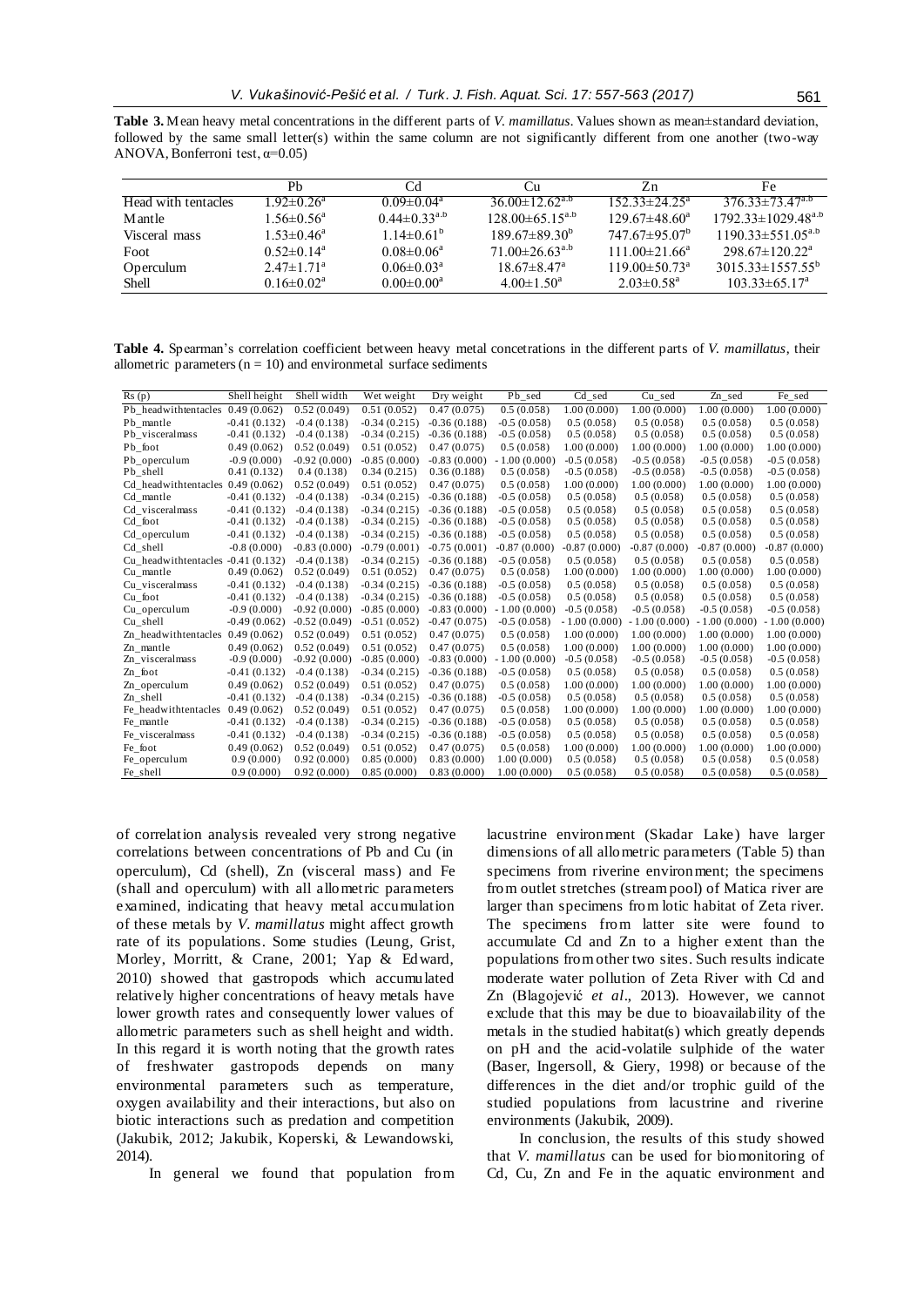**Table 5.** Water contents and allometric parameters of *V. mammilatus* collected on studied sites; mean values  $\pm$  standard deviation, n=10

| No. | Site              | Shell height (cm) | Shell width (cm) | Wet weight $(g)$ | Dry weight $(g)$ | Water content (%) |
|-----|-------------------|-------------------|------------------|------------------|------------------|-------------------|
|     | Zetariver (ZR)    | $3.12 \pm 0.30$   | $2.34\pm0.13$    | 746±182          | $3.08 \pm 1.31$  | $5979 \pm 733$    |
|     | Skadar lake (SL)  | $4.70 \pm 0.46$   | $3.66 \pm 0.39$  | $20.94\pm3.53$   | 11 7 $\pm$ 4 76  | $43.92 \pm 9.68$  |
|     | Matica river (MR) | $3.90 \pm 0.37$   | $3.00 \pm 0.32$  | $13.55 \pm 3.23$ | 7 03±4 01        | $50.84 \pm 17.85$ |

should be included in the national monitoring program of freshwater ecosystems.

#### **References**

- AOAC (1997). Official Methods of Analysis of AOAC International, 1 vol, 16th ed. Arlington, USA, AOAC International., 673 pp.
- Astani, M., Vosoughi, A.R., Salimi, L., & Ebrahimi, M. (2012). Comparative study of heavy metals (Cd, Fe, Mn and Ni) concentrations in soft tissue of gastropods *Thais mutabilis* and sediments from intertidal zone of Bandar Abbas. *Advances in Environmental Biology*, 6, 319-326.
- Bhalchandra, W., & Ram, P. (2013). Bioaccumulation of heavy metals in freshwater snails *Bellamya bengalensis*, and *Lymnaea accuminata* from Malangaon wetland of Dhule district (Maharashtra) India. *The Bioscan*, 8, 1043-1047.
- Besser, J.M., Ingersoll, C.G., & Giery, J.P. (1996). Effects of spatial and temporal variation of acid-volatile sulphide on the bioavailability of copper and zinc in freshwater sediment. *Environmental Toxicology and Chemistry*, 15, 286-293.
- Blagojević, N.Z., Vukašinović-Pešić, V.L., Grudić, V.V., & Pešić, V.M. (2014). Endemic freshwater snails as an environmental indicator of metal pollution of the Zeta river, Montenegro. *Journal of Environmental Protection* and *Ecology*, 15(1), 210-216.
- Elder, J.F., & Colins, J.J. (1991). Freshwater Molluscs as Indicators of Bioavailability and Toxicity of Metals in Surface Water Systems. *Environmental Contamination and Toxicology*, 122, 37-79. doi: 10.1007/978-1-4612-3198-1\_2
- Ezemonye, L.I.N., Enobakhare, V., & Ilechie, I. (2006). Bioaccumulation of heavy metals (Cu, Zn, Fe) in freshwater snail (*Plia ovota* Oliver 1804) from Ikpoba River of south Nigeria. *Journal of Aquatic Sciences*, 2, 23-28.
- Gundacker, C. (2000). Comparison Of Heavy Metal Bioaccumulation in Freshwater Molluscs of Urban River Habitats in Vienna*. Environmental Pollution*, 110, 61-71. doi: 10.1016/S0269-7491(99)00286-9
- Hoang, T.C., Rogevich, E.C., Rand, G.M., & Frakes, R.A. (2008). Copper uptake and depuration by juvenile and adult Florida apple snails (*Pomacea paludosa*). *Ecotoxicology*, 17, 605-615. doi: 10.1007/s10646- 008-0243-8
- Jakubik, B. (2009). Food and feeding of *Viviparus viviparus* (L.) (Gastropoda) in dam reservoir and river habitats. *Polish Journal of Ecology*, 57, 321-330.
- Jakubik, B. (2012). Life strategies of Viviparidae (Gastropoda: Caenogastropoda: Architaenioglossa) in various aquatic habitats: *Viviparus viviparous* (Linnaeus, 1758) and *V. contectus* (Millet, 1813). *Folia Malacologica*, 20, 145-179. doi: 10.2478/v10125-012-0013-3
- Jakubik, B., Koperski, P., & Lewandowski, K. (2014). Diversity of molluska in lowland river-like system: lentic versus lotic patches. *Polish Journal of Ecology*, 62, 335-348.
- Jordaens, K., De Wolf, H., Vandecasteele, B., Blust, R., & Backeljau, T. (2006). Associations between shell strength, shell morphology and heavy metals in the land snail *Cepaea nemoralis* (Gastropoda: Helicidae). *Science* of the *Total Environment*, 363, 285-293. doi*:* 10.1016/j.scitotenv.2005.12.002
- Kim, H., & Kim, J.G. (2007). Heavy Metal Accumulation in Oxyloma hirasei from the UPO Wetland. *Journal of Ecology* and *Field Biology*, 30, 81-86. doi: 10.5141/JEFB.2007.30.1.081
- Lau, S., Mohamed, M., Tan Chi Yen, A., & Su'Ut, S. (1998). Accumulation of heavy metals in freshwater molluscs. *Science* of the *Total Environment*, 214, 113- 121. doi: 10.1016/S0048-9697(98)00058-8
- Leung, K.M.Y., Grist, E.P.M., Morley, N.J., Morritt, D., & Crane, M. (2007). Chronic toxicity of tributyltin to development of the european freshwater snail *Lymnaea stagnalis* (L.). *Chemosphere*, 66, 1358- 1366. doi: 10.1016/j.chemosphere.2006.06.051
- Mance, G. (1990). Pollution Threat of Heavy Metal in Aquatic Environments. New York, USA, Elsevier Applied Science., 372 pp.
- Official Gazette of Montenegro. (1997). Rulebook on permitted amounts of hazardous and noxious substances in soil and methods for their testing, no. 18, 15-16.
- Pena, S.C., & Pocsidio, G.N. (2008). Accumulattion of Copper by Golden Apple Snail *Pomacea Canalliculata* Lamarck. *Philippine journal of Science*, 137, 153-158.
- Pešić, V., & Glöer, P. (2013). A new freshwater snail genus (Hydrobiidae, Gastropoda) from Montenegro, with a discussion on gastropod diversity and endemism in Skadar Lake. *ZooKeys*, 281, 69-90. doi: 10.3897/zookeys.281.4409
- Szefer, P., Ali, A.A., Ba-Haroon, A.A., Rajeh, A.A., Geldon, J., & Nabrzyski, M. (1999). Distribution and relationships of selected trace metals in mollusks and associated sediments from the Gulf of Aden, Yemen. *Environmental Pollution*, 106, 299-314. doi: 10.1016/S0269-7491(99)00108-6
- Zver'kova, Y.S. (2009). Use of freshwater mollusc shells for monitoring heavy metal pollution of the Dnieper ecosystem on the territory of Smolensk oblast. *Russian Journal of Ecology*, 40, 443-447. doi*:* 10.1134/S1067413609060113.
- Yap, C.K., Ismail, A., Tan, S.G., & Abdul Rahim, I. (2003). Can the shell of the green-lipped mussel *Perna viridis* from the west coast of Peninsular Malaysia be a potential biomonitoring material for Cd, Pb and Zn? *Estuarine Coastal* and *Shelf Science*, 57, 623-630. doi: 10.1016/S0272-7714(02)00401-8
- Yap, C.K., Edvard, F.B., Pang, B.H., Ismail, A., Tan, S.G.,